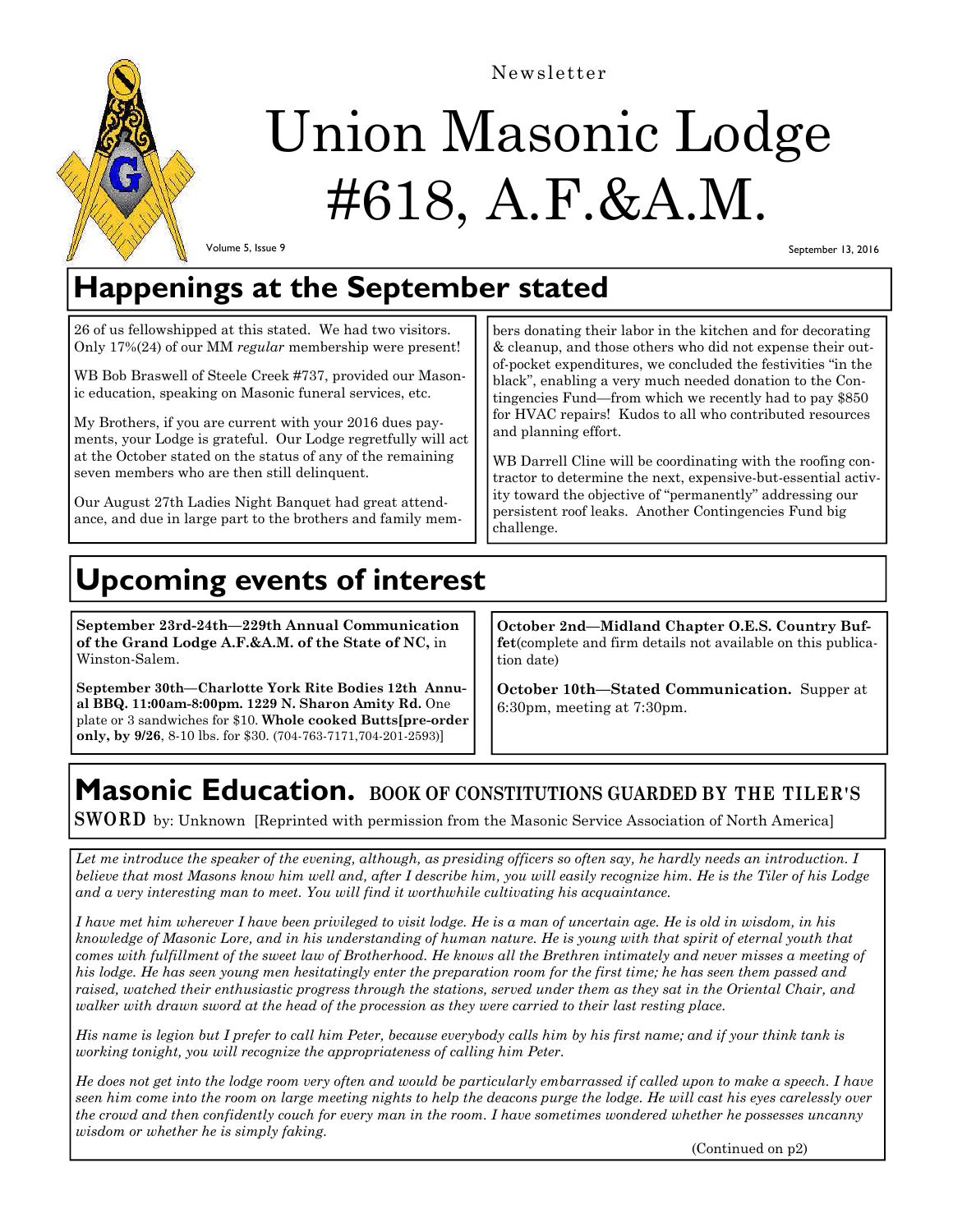| <b>September Birthdays (by age)</b>                                                                                                                                           |                                                                                                                                                    |                                                                                                                                                |  |
|-------------------------------------------------------------------------------------------------------------------------------------------------------------------------------|----------------------------------------------------------------------------------------------------------------------------------------------------|------------------------------------------------------------------------------------------------------------------------------------------------|--|
| <b>AGE / BIRTH DATE REPORT</b><br>(sorted by age on birth date)<br>90 09/04/1926 JAMES H. WEATH-<br>I ERS SR<br>88 09/29/1928 JACOB V. NANCE<br>85 09/25/1931 MCCAMIE D. HILL | 77 09/01/1939 DAVID O. MONTAGUE<br><b>SR</b><br>74 09/14/1942 JULIAN W. PAGE<br>56 09/11/1960 RONALD G. THOMAS<br>50 09/21/1966 DARREN R. HARTSELL | 47 09/01/1969 RYAN B. KNIGHT<br>44 09/05/1972 RODNEY B. SEHEN<br>32 09/01/1984 NICHOLAS M.<br><b>STANCIL</b><br>26 09/28/1990 JEFFREY B. JONES |  |
| October Birthdays (by age)                                                                                                                                                    |                                                                                                                                                    |                                                                                                                                                |  |

| <b>AGE / BIRTH DATE REPORT</b><br>(sorted by age on birth date)<br>91 10/24/1925 BYRON H. BEATTY | 71 10/02/1945 THOMAS M. LITTLE<br>70 10/16/1946 JOHN G. HATH-<br><b>COCK</b><br>68 10/24/1948 WILLIAM O.<br><b>BLACK JR</b><br>59 10/11/1957 DON A. LAMBERT | 56 10/26/1960 ROBERT C.<br><b>MCEACHERN</b><br>54 10/14/1962 JEFFREY L. AB-<br><b>SHER</b> |
|--------------------------------------------------------------------------------------------------|-------------------------------------------------------------------------------------------------------------------------------------------------------------|--------------------------------------------------------------------------------------------|
| [78 10/09/1938 JIMMIE BARBEE<br>[73 10/20/1943 KENNETH W.<br>HARTSELL SR                         |                                                                                                                                                             | 51 10/05/1965 AUGUSTUS N.<br><b>LIAMES</b><br>25 10/30/1991 DAVID G. NASH                  |

#### (Continued from p1)

*But let us go out into his little room that is furnished with a cast-off table and some chairs that were used in the lodge room before it was remodeled; let us light the cigar, cigarette or pipe that Masonic custom denies us in the lodge, tilt our chairs back against the wall, lay our heads against that greasy spot left by many heads that have rested there before ours, and listen to this Masonic Philosopher.* 

*"I have often wondered," says Peter, "about these Masonic Symbols. Generally when you fellows are in there watching the work I am out here by myself, and so you see I have lots of time to think. Sometimes I am puzzled by what the Ritual says in its explanation of these symbols. Take for instance, those nine emblems of the Third Degree. I suppose most of you fellows have forgotten all about them because you generally come streaming out here and throw your aprons in a pile for me to straighten out about the time the Master starts on his lecture. The only time you stay is when the Master tells you there is going to be coffee*  and sandwiches after the work, and then you hang around during the lecture.

*"There is one of those emblems that has given me more trouble than anything else in Masonry; it is the one in which you see a book lying on a velvet pillow with a sword over the top. The Master tells you that it is the Book of Constitutions Guarded by the Tiler's Sword, and that it reminds us to be ever watchful and guarded in our thoughts, words, and actions, particularly when before the enemies of Masonry, ever bearing in mind those truly Masonic virtues: silence and circumspection. Now, that never seemed just right to me.* 

*"Those old boys who gave us this Ritual had pretty good ideas about symbolism, and the things they used as symbols generally meant just exactly what they told you about them. It is funny how much meaning they could get out of such things as a trowel, a square or a level. True symbolism, you know, isn't forced. It just comes naturally. The moment you hear the explanation, you say, 'Of Course! Why didn't I think of that before?' That is why I could never see what there was about that book and sword to teach us to be watchful and guarded in our thoughts, words and actions.* 

*"You know the Chinese with their three monkeys, one with his hands over his ears, the other with his hands over his eyes, and the third with his hands over his mouth made a much better symbol of being watchful and guarded than our book and sword,*  and the same thing holds true in regard to silence and circumspection. If that is what we want to teach, we had better get rid of *that book and sword and throw a picture of the three wise monkeys on the screen.* 

*"Some time ago I read a book written by a great man who had spent his life studying Masonry. One thing that makes me want to study Masonry is that so many great men have found it worthy of such deep study. This writer seemed to have the idea that Masonry didn't always say just exactly what it meant. He said something about the real truth of Masonry being hidden in the Ritual instead of being revealed by it; that you had to search out the real meaning of the Masonic Symbols for yourself. That always stuck by me. I was talking to one of the brethren about it and he agreed with this Masonic writer. This brother said we* (Continued on p3)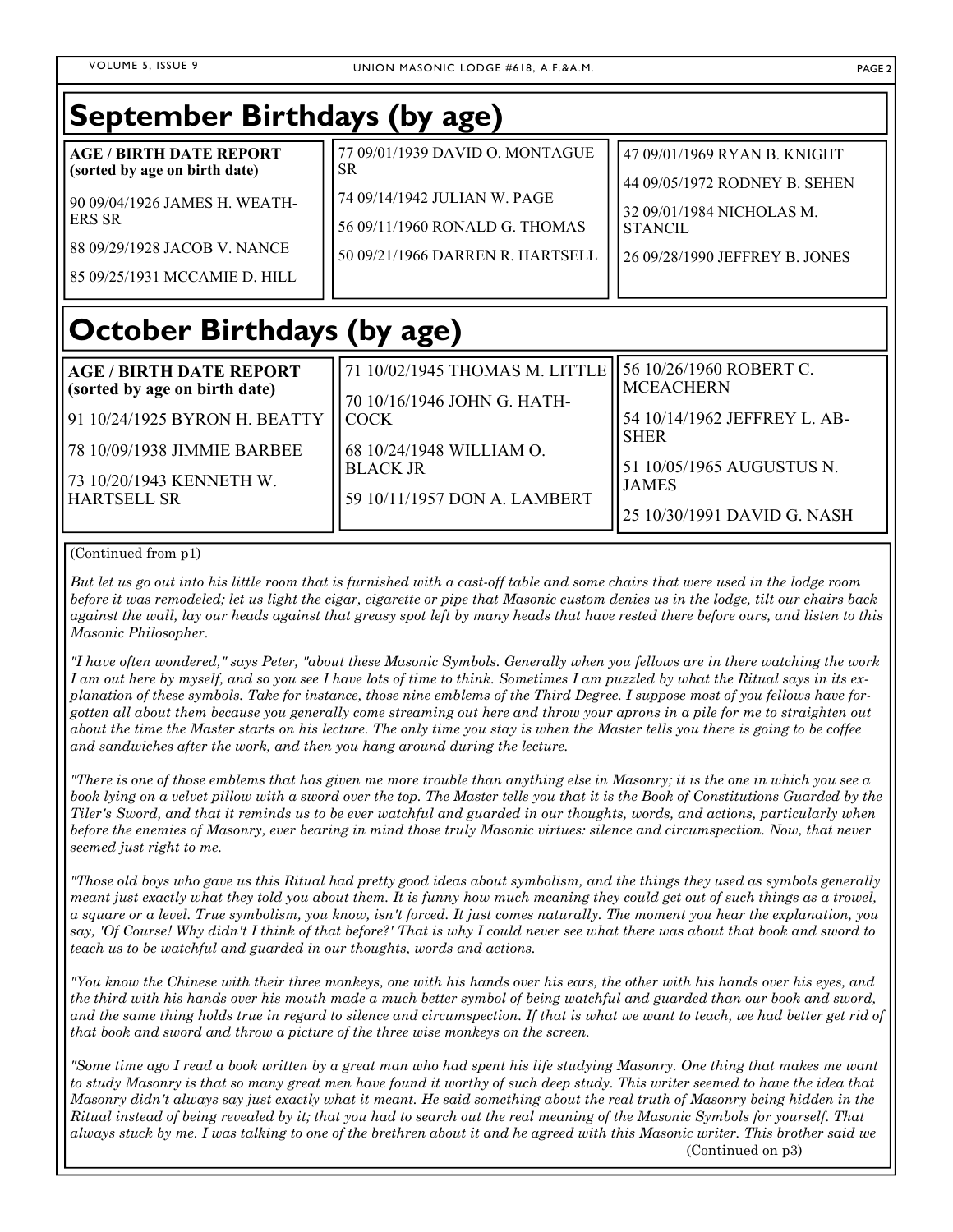#### (Continued from p2)

*don't sell the secrets of Freemasonry; when a man pays for his degrees, we only sell him the tools and he must use them to dig out the secrets for himself. And so I dug away at the old book and sword trying to understand what it really meant until the other night when one of these Service association fellows came around and talked to us.* 

*"He showed us how much the Masons had to do with the founding of this government. He told us how Paul Revere's ride was organized among Masons and how all the fellows that helped Paul Revere make that ride were his Brethren, while Paul Revere himself was Provincial Grand Master of Masons in Massachusetts. He told us of the Boston Tea Party, and how the little affair was arranged at the Old Green Dragon Tavern, which was nothing more or less than a Masonic Temple. He told us about John Hancock, Benjamin Franklin, Joseph Warren, Lafayette, and George Washington; and ever so many more of those early patriots who were all Masons, and how it was by working together as Masons that they carried out on the Revolutionary War, and then afterwards built this nation of ours. He told us about the constitution of the United States. You know the interesting thing about that is not that these men were Masons, many of our prominent citizens today are Masons, but that the same group of men who were leaders of our Fraternity were also leaders of the nation at that time. And then he told us how, because our Brethren had laid the foundation of this nation and because that foundation was in accord with Masonic principles, it was our duty to build the rest of the Temple to Liberty in America, and to watch over it and guard it with our very lives.* 

*"So I got the thinking about that old Book and sword and it seemed to me that perhaps after all there was a real meaning behind it that was concealed rather than revealed in the Ritual, as that Masonic writer that I told you about said; and it seemed to me that Book of Constitutions, instead of being a symbol of silence and circumspection, was a symbol of constitutional government such as we have in this country. Our Book of Constitutions, you know, is our Masonic fundamental law, just as the Constitution of the United States is the fundamental law of our nation. So you see how naturally it becomes the symbol of constitutional government.* 

*"That Sword over the Book is this little old sword lying here on the table beside me. You know, this sword isn't any good to hurt anybody with, but it is just a symbol by which Freemasonry protects itself against cowan's and evesdroppers. So it is just a symbol of Masonry on guard and, as the Book of Constitutions is a symbol of constitutional government, the Tiler's Sword is a symbol of Masonry on guard. Do you see what I'm getting at? I believe the Book of Constitutions Guarded by the Tiler's Sword teaches us that Masonry should always be the Guardian of Constitutional Government.* 

*"I was telling another Brother about this the other night and he told me I was wrong because Masonry was older than the United States government and the symbol, he said, must be older than this country of ours. So I got to thinking about that too and it came to me that much of this speculative Masonry that we have today comes to us from England. Of course, I understand that Masonry as we know it has been gathered together from nay countries. Some fellows say that we get it direct from the boys that worked on King Solomon's Temple but it may be that isn't quite right. Speculative Masonry, in its present form at least, did have its origin in England, and you know that a lot of the ideas about constitutional government that were accepted by us were first brought into practice back in England before the United States became a free country. And so I thought it very likely that even back then in those days our English Brethren, just like our Revolutionary Brethren were fighting for constitutional government and maybe they had as much to do with getting it in England as George Washington, Paul Revere and the other boys had with getting it in this country.* 

*"But I'm inclined to agree with Brother Mackey, who believed that our monitorial definition of this emblem is a modern one, and was introduced by Brother Webb. It does not appear in the first edition of Webb's Monitor, but I found it in the second edition, printed in 1802. Mackey says, 'This interpretation of Webb is a very unsatisfactory one. The Book of Constitutions is the Symbol of constituted law rather than of silence and circumspection, and when guarded by the Tiler's Sword it would seem properly to symbolize regard for and obedience to law, a prominent Masonic duty.'* 

*"So, until somebody shows me that I am wrong, I am going to believe every time I see that book and sword on the screen that the book is the Constitution of the United States and the sword is Freemasonry on guard; and instead of teaching me to be watchful and guarded in all my thoughts, words and actions; it is going to teach me to be ever watchful and guarded against the enemies of my nation and its Constitution, so that when I get up into the Grand Lodge above those old boys up there that built this nation are going to meet me with the Lion's Paw, and vouch for me when the Supreme Grand Master of the Universe takes the Pass."* 

*That is Peter's story of the Book of Constitutions Guarded by the Tiler's Sword. You may take it or leave it, but somehow or other I think he is right. At least, ever since I heard tell that story I have had a new thrill while listening to the Master explaining the nine Masonic Emblems in the Third Degree; and I say to myself, "Well, that is all right for the candidate. We can't give him all the light at once, because he would simply be blinded by its brilliance. But, for myself, I have been out in*

(Continued on p4)